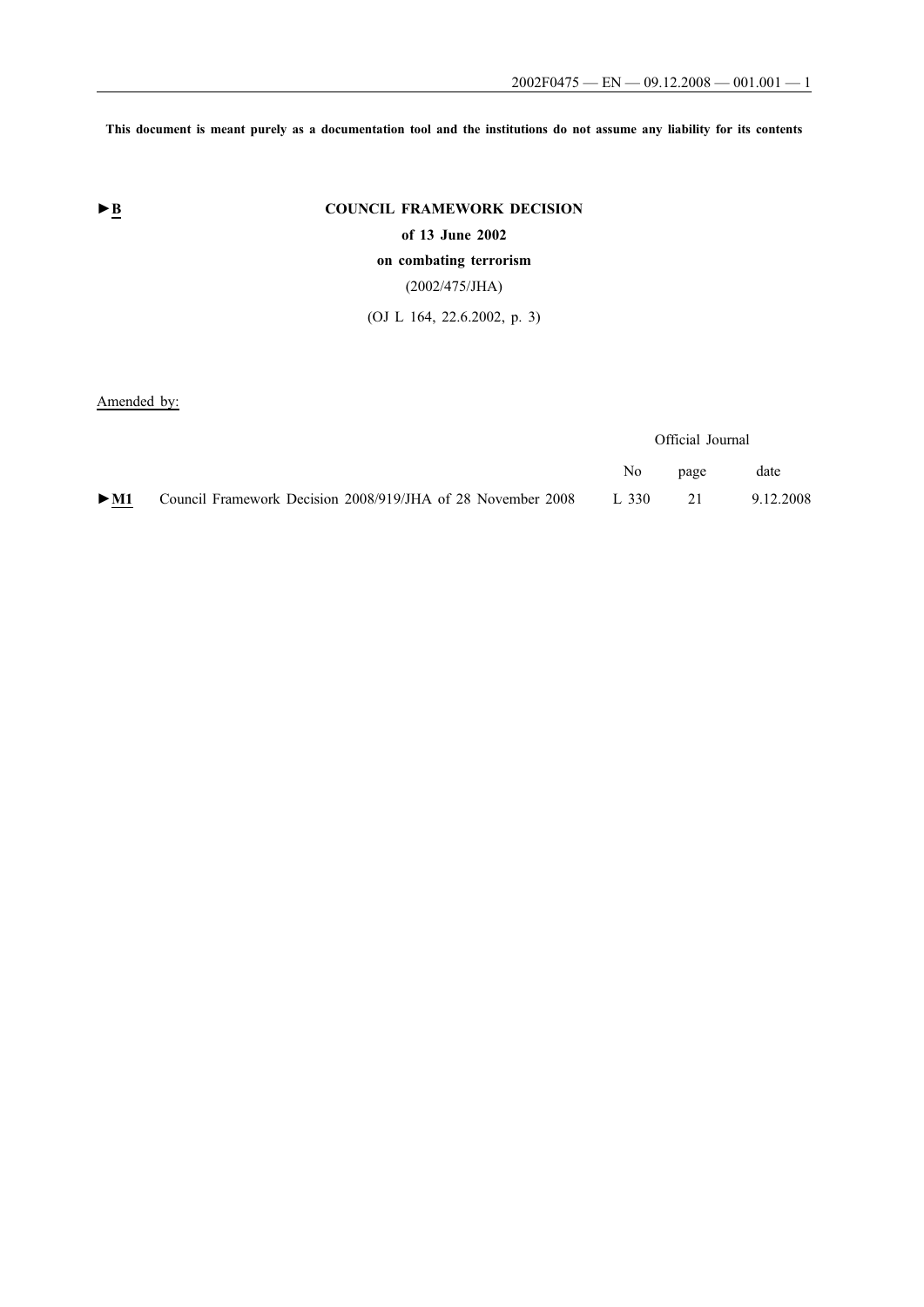### **COUNCIL FRAMEWORK DECISION**

#### **of 13 June 2002**

#### **on combating terrorism**

# (2002/475/JHA)

THE COUNCIL OF THE EUROPEAN UNION,

Having regard to the Treaty establishing the European Union, and in particular Article 29, Article 31(e) and Article 34(2)(b) thereof,

Having regard to the proposal from the Commission  $(1)$ ,

Having regard to the opinion of the European Parliament  $(2)$ ,

Whereas:

- (1) The European Union is founded on the universal values of human dignity, liberty, equality and solidarity, respect for human rights and fundamental freedoms. It is based on the principle of democracy and the principle of the rule of law, principles which are common to the Member States.
- (2) Terrorism constitutes one of the most serious violations of those principles. The La Gomera Declaration adopted at the informal Council meeting on 14 October 1995 affirmed that terrorism constitutes a threat to democracy, to the free exercise of human rights and to economic and social development.
- (3) All or some Member States are party to a number of conventions relating to terrorism. The Council of Europe Convention of 27 January 1977 on the Suppression of Terrorism does not regard terrorist offences as political offences or as offences connected with political offences or as offences inspired by political motives. The United Nations has adopted the Convention for the suppression of terrorist bombings of 15 December 1997 and the Convention for the suppression of financing terrorism of 9 December 1999. A draft global Convention against terrorism is currently being negotiated within the United Nations.
- (4) At European Union level, on 3 December 1998 the Council adopted the Action Plan of the Council and the Commission on how best to implement the provisions of the Treaty of Amsterdam on an area of freedom, security and justice  $(3)$ . Account should also be taken of the Council Conclusions of 20 September 2001 and of the Extraordinary European Council plan of action to combat terrorism of 21 September 2001. Terrorism was referred to in the conclusions of the Tampere European Council of 15 and 16 October 1999, and of the Santa María da Feira European Council of 19 and 20 June 2000. It was also mentioned in the Commission communication to the Council and the European Parliament on the biannual update of the scoreboard to review progress on the creation of an area of 'freedom, security and justice' in the European Union (second half of 2000). Furthermore, on 5 September 2001 the European Parliament adopted a recommendation on the role of the European Union in combating terrorism. It should, moreover, be recalled that on 30 July 1996 twenty-five measures to fight against terrorism were advocated by the leading industrialised countries (G7) and Russia meeting in Paris.
- (5) The European Union has adopted numerous specific measures having an impact on terrorism and organised crime, such as the Council Decision of 3 December 1998 instructing Europol to deal

 $\overline{(^1)}$  OJ C 332 E, 27.11.2001, p. 300.

 $(2)$  Opinion delivered on 6 February 2002 (not yet published in the Official Journal).

<sup>(3)</sup> OJ C 19, 23.1.1999, p. 1.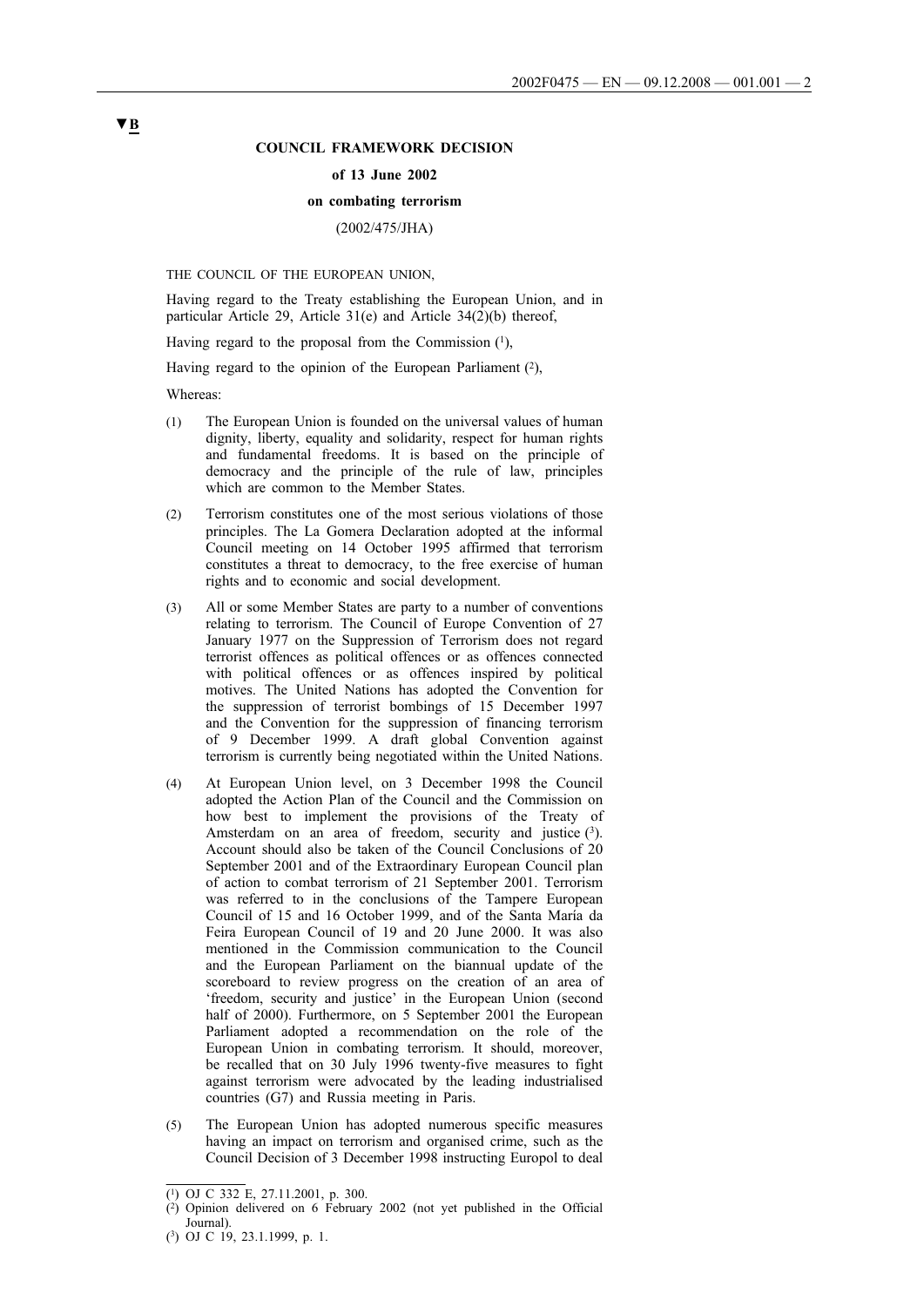with crimes committed or likely to be committed in the course of terrorist activities against life, limb, personal freedom or property (1); Council Joint Action 96/610/JHA of 15 October 1996 concerning the creation and maintenance of a Directory of specialised counter-terrorist competences, skills and expertise to facilitate counter-terrorism cooperation between the Member States of the European Union (2); Council Joint Action 98/428/JHA of 29 June 1998 on the creation of a European Judicial Network  $(3)$ , with responsibilities in terrorist offences, in particular Article 2; Council Joint Action 98/733/JHA of 21 December 1998 on making it a criminal offence to participate in a criminal organisation in the Member States of the European Union (4); and the Council Recommendation of 9 December 1999 on cooperation in combating the financing of terrorist groups  $(5)$ .

- (6) The definition of terrorist offences should be approximated in all Member States, including those offences relating to terrorist groups. Furthermore, penalties and sanctions should be provided for natural and legal persons having committed or being liable for such offences, which reflect the seriousness of such offences.
- (7) Jurisdictional rules should be established to ensure that the terrorist offence may be effectively prosecuted.
- (8) Victims of terrorist offences are vulnerable, and therefore specific measures are necessary with regard to them.
- (9) Given that the objectives of the proposed action cannot be sufficiently achieved by the Member States unilaterally, and can therefore, because of the need for reciprocity, be better achieved at the level of the Union, the Union may adopt measures, in accordance with the principle of subsidiarity. In accordance with the principle of proportionality, this Framework Decision does not go beyond what is necessary in order to achieve those objectives.
- (10) This Framework Decision respects fundamental rights as guaranteed by the European Convention for the Protection of Human Rights and Fundamental Freedoms and as they emerge from the constitutional traditions common to the Member States as principles of Community law. The Union observes the principles recognised by Article 6(2) of the Treaty on European Union and reflected in the Charter of Fundamental Rights of the European Union, notably Chapter VI thereof. Nothing in this Framework Decision may be interpreted as being intended to reduce or restrict fundamental rights or freedoms such as the right to strike, freedom of assembly, of association or of expression, including the right of everyone to form and to join trade unions with others for the protection of his or her interests and the related right to demonstrate.
- (11) Actions by armed forces during periods of armed conflict, which are governed by international humanitarian law within the meaning of these terms under that law, and, inasmuch as they are governed by other rules of international law, actions by the armed forces of a State in the exercise of their official duties are not governed by this Framework Decision,

HAS ADOPTED THIS FRAMEWORK DECISION:

<sup>(1)</sup> OJ C 26, 30.1.1999, p. 22.

<sup>(2)</sup> OJ L 273, 25.10.1996, p. 1.

<sup>(3)</sup> OJ L 191, 7.7.1998, p. 4.

<sup>(4)</sup> OJ L 351, 29.12.1998, p. 1.

<sup>(5)</sup> OJ C 373, 23.12.1999, p. 1.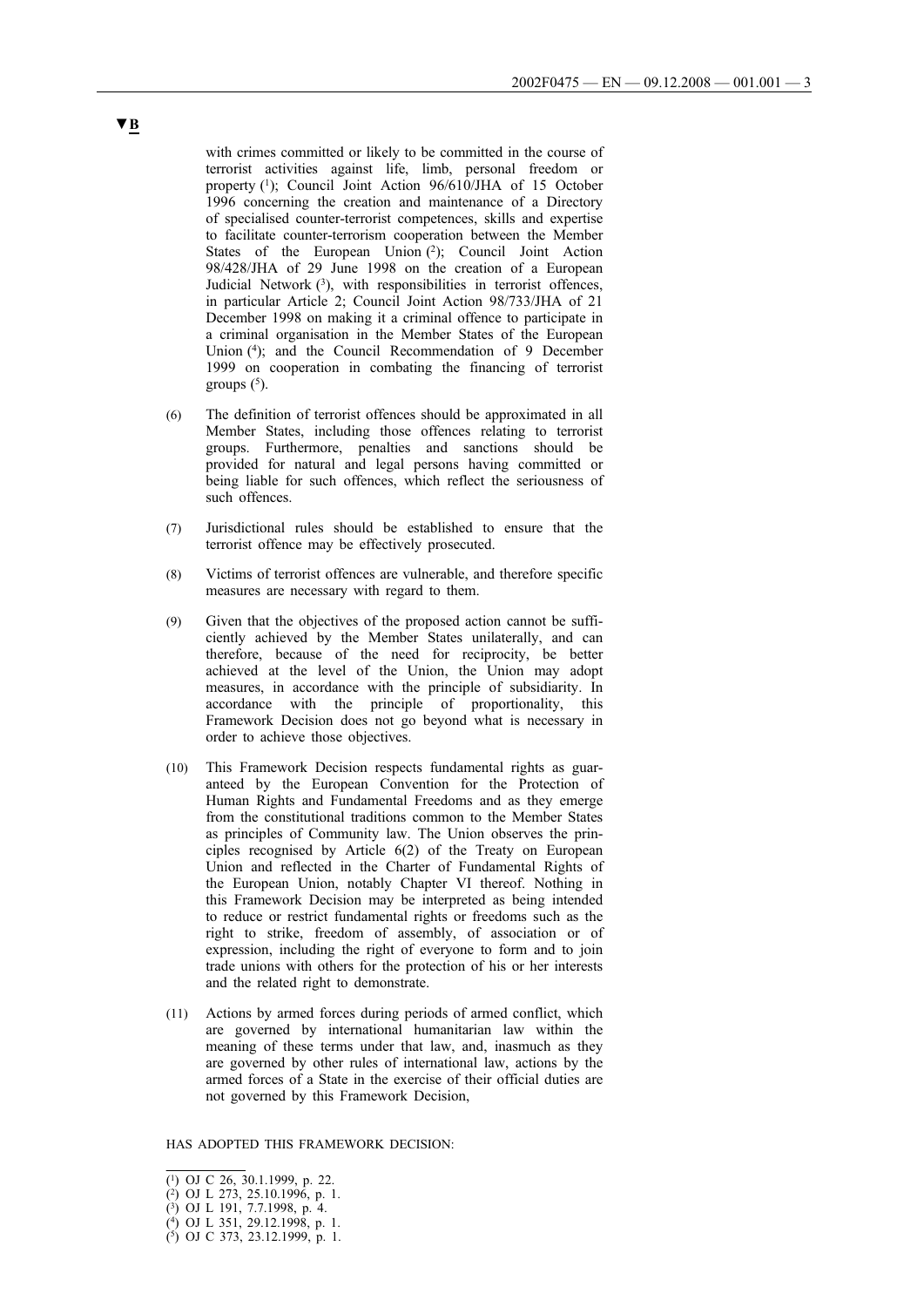#### *Article 1*

#### **Terrorist offences and fundamental rights and principles**

1. Each Member State shall take the necessary measures to ensure that the intentional acts referred to below in points (a) to (i), as defined as offences under national law, which, given their nature or context, may seriously damage a country or an international organisation where committed with the aim of:

- seriously intimidating a population, or
- unduly compelling a Government or international organisation to perform or abstain from performing any act, or
- seriously destabilising or destroying the fundamental political, constitutional, economic or social structures of a country or an international organisation,

shall be deemed to be terrorist offences:

- (a) attacks upon a person's life which may cause death;
- (b) attacks upon the physical integrity of a person;
- (c) kidnapping or hostage taking;
- (d) causing extensive destruction to a Government or public facility, a transport system, an infrastructure facility, including an information system, a fixed platform located on the continental shelf, a public place or private property likely to endanger human life or result in major economic loss;
- (e) seizure of aircraft, ships or other means of public or goods transport;
- (f) manufacture, possession, acquisition, transport, supply or use of weapons, explosives or of nuclear, biological or chemical weapons, as well as research into, and development of, biological and chemical weapons;
- (g) release of dangerous substances, or causing fires, floods or explosions the effect of which is to endanger human life;
- (h) interfering with or disrupting the supply of water, power or any other fundamental natural resource the effect of which is to endanger human life;
- (i) threatening to commit any of the acts listed in (a) to (h).

This Framework Decision shall not have the effect of altering the obligation to respect fundamental rights and fundamental legal principles as enshrined in Article 6 of the Treaty on European Union.

## *Article 2*

#### **Offences relating to a terrorist group**

1. For the purposes of this Framework Decision, 'terrorist group' shall mean: a structured group of more than two persons, established over a period of time and acting in concert to commit terrorist offences. 'Structured group' shall mean a group that is not randomly formed for the immediate commission of an offence and that does not need to have formally defined roles for its members, continuity of its membership or a developed structure.

Each Member State shall take the necessary measures to ensure that the following intentional acts are punishable:

- (a) directing a terrorist group;
- (b) participating in the activities of a terrorist group, including by supplying information or material resources, or by funding its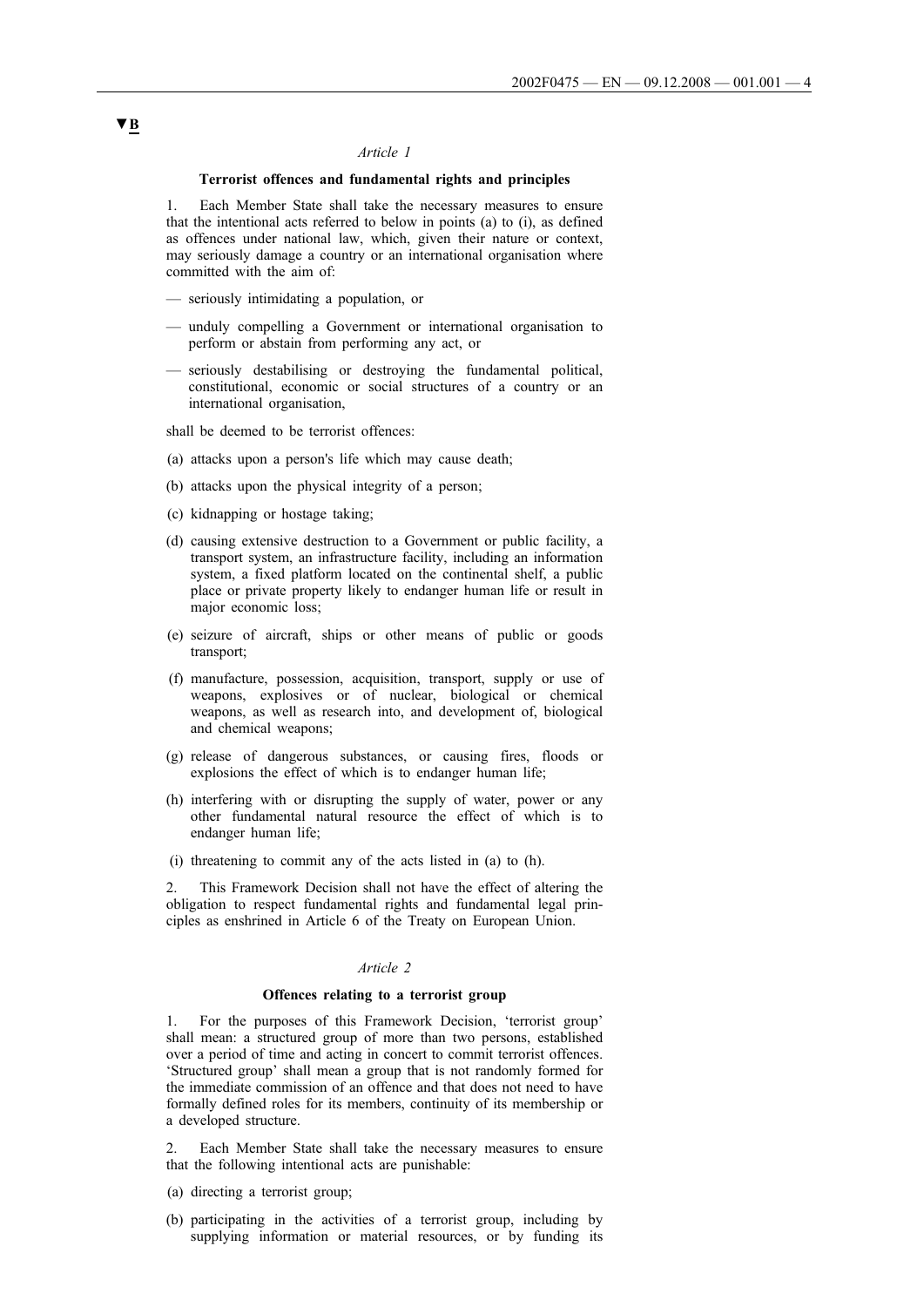activities in any way, with knowledge of the fact that such participation will contribute to the criminal activities of the terrorist group.

# **▼M1**

## *Article 3*

# **Offences linked to terrorist activities**

- 1. For the purposes of this Framework Decision:
- (a) 'public provocation to commit a terrorist offence' shall mean the distribution, or otherwise making available, of a message to the public, with the intent to incite the commission of one of the offences listed in Article  $1(1)(a)$  to (h), where such conduct, whether or not directly advocating terrorist offences, causes a danger that one or more such offences may be committed;
- (b) 'recruitment for terrorism' shall mean soliciting another person to commit one of the offences listed in Article  $1(1)(a)$  to (h), or in Article 2(2);
- (c) 'training for terrorism' shall mean providing instruction in the making or use of explosives, firearms or other weapons or noxious or hazardous substances, or in other specific methods or techniques, for the purpose of committing one of the offences listed in Article 1(1)(a) to (h), knowing that the skills provided are intended to be used for this purpose.

2. Each Member State shall take the necessary measures to ensure that offences linked to terrorist activities include the following intentional acts:

- (a) public provocation to commit a terrorist offence;
- (b) recruitment for terrorism;
- (c) training for terrorism;
- (d) aggravated theft with a view to committing one of the offences listed in Article 1(1);
- (e) extortion with a view to the perpetration of one of the offences listed in Article 1(1);
- (f) drawing up false administrative documents with a view to committing one of the offences listed in Article 1(1)(a) to (h) and Article  $2(2)(b)$ .
- 3. For an act as set out in paragraph 2 to be punishable, it shall not be necessary that a terrorist offence be actually committed.

#### *Article 4*

## **Aiding or abetting, inciting and attempting**

1. Each Member State shall take the necessary measures to ensure that aiding or abetting an offence referred to in Article 1(1), Articles 2 or 3 is made punishable.

2. Each Member State shall take the necessary measures to ensure that inciting an offence referred to in Article 1(1), Article 2 or Article 3(2)(d) to (f) is made punishable.

3. Each Member State shall take the necessary measures to ensure that attempting to commit an offence referred to in Article 1(1) and Article 3(2)(d) to (f), with the exception of possession as provided for in Article  $1(1)(f)$  and the offence referred to in Article  $1(1)(i)$ , is made punishable.

4. Each Member State may decide to take the necessary measures to ensure that attempting to commit an offence referred to in Article 3(2)(b) and (c) is made punishable.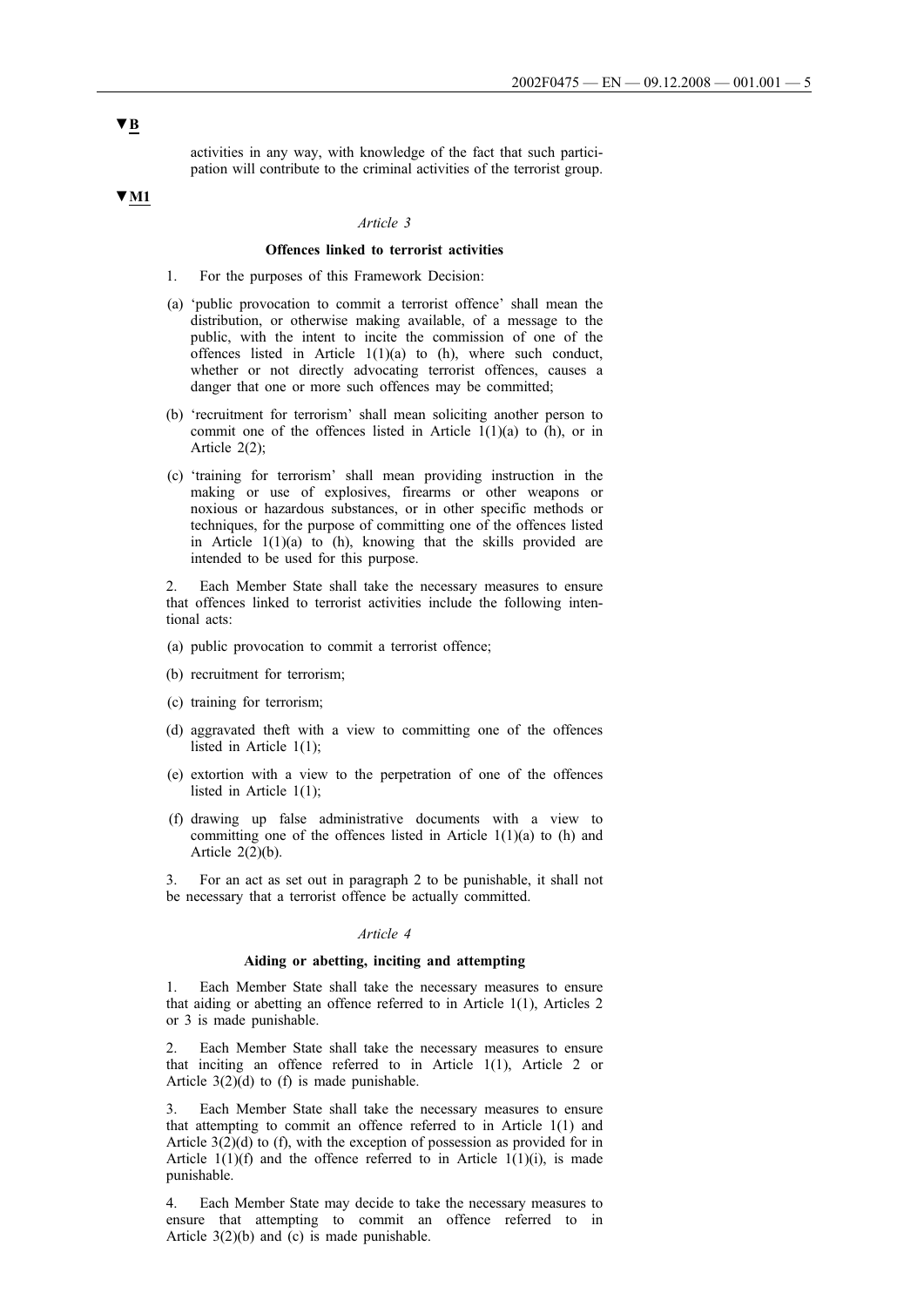#### *Article 5*

## **Penalties**

1. Each Member State shall take the necessary measures to ensure that the offences referred to in Articles 1 to 4 are punishable by effective, proportionate and dissuasive criminal penalties, which may entail extradition.

2. Each Member State shall take the necessary measures to ensure that the terrorist offences referred to in Article 1(1) and offences referred to in Article 4, inasmuch as they relate to terrorist offences, are punishable by custodial sentences heavier than those imposable under national law for such offences in the absence of the special intent required pursuant to Article 1(1), save where the sentences imposable are already the maximum possible sentences under national law.

3. Each Member State shall take the necessary measures to ensure that offences listed in Article 2 are punishable by custodial sentences, with a maximum sentence of not less than fifteen years for the offence referred to in Article 2(2)(a), and for the offences listed in Article 2(2)(b) a maximum sentence of not less than eight years. In so far as the offence referred to in Article  $2(2)(a)$  refers only to the act in Article  $1(1)(i)$ , the maximum sentence shall not be less than eight years.

## *Article 6*

#### **Particular circumstances**

Each Member State may take the necessary measures to ensure that the penalties referred to in Article 5 may be reduced if the offender:

- (a) renounces terrorist activity, and
- (b) provides the administrative or judicial authorities with information which they would not otherwise have been able to obtain, helping them to:
	- (i) prevent or mitigate the effects of the offence;
	- (ii) identify or bring to justice the other offenders;
	- (iii) find evidence; or
	- (iv) prevent further offences referred to in Articles 1 to 4.

### *Article 7*

#### **Liability of legal persons**

1. Each Member State shall take the necessary measures to ensure that legal persons can be held liable for any of the offences referred to in Articles 1 to 4 committed for their benefit by any person, acting either individually or as part of an organ of the legal person, who has a leading position within the legal person, based on one of the following:

- (a) a power of representation of the legal person;
- (b) an authority to take decisions on behalf of the legal person;
- (c) an authority to exercise control within the legal person.

2. Apart from the cases provided for in paragraph 1, each Member State shall take the necessary measures to ensure that legal persons can be held liable where the lack of supervision or control by a person referred to in paragraph 1 has made possible the commission of any of the offences referred to in Articles 1 to 4 for the benefit of that legal person by a person under its authority.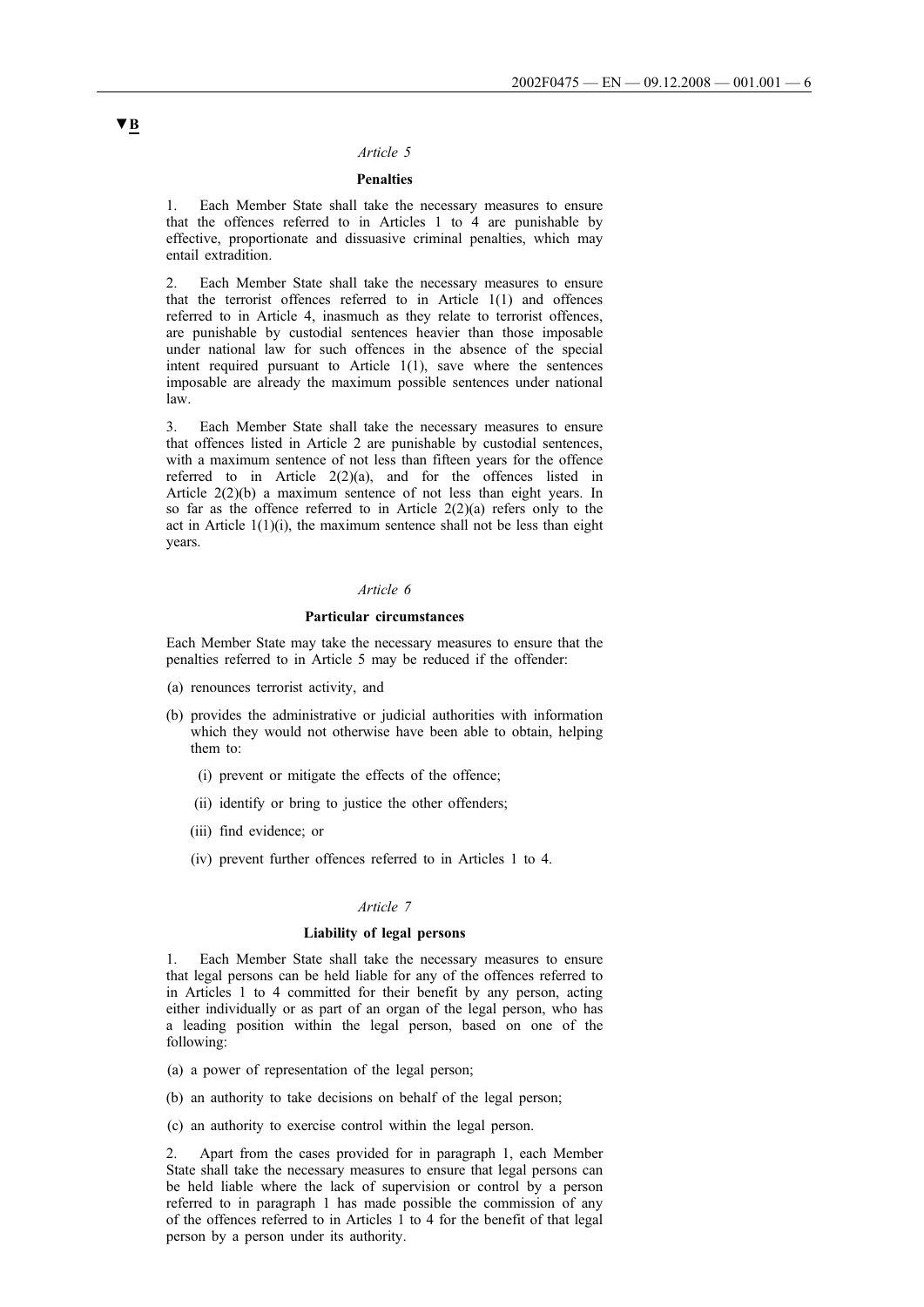3. Liability of legal persons under paragraphs 1 and 2 shall not exclude criminal proceedings against natural persons who are perpetrators, instigators or accessories in any of the offences referred to in Articles 1 to 4.

# *Article 8*

#### **Penalties for legal persons**

Each Member State shall take the necessary measures to ensure that a legal person held liable pursuant to Article 7 is punishable by effective, proportionate and dissuasive penalties, which shall include criminal or non-criminal fines and may include other penalties, such as:

- (a) exclusion from entitlement to public benefits or aid;
- (b) temporary or permanent disqualification from the practice of commercial activities;
- (c) placing under judicial supervision;
- (d) a judicial winding-up order;
- (e) temporary or permanent closure of establishments which have been used for committing the offence.

#### *Article 9*

#### **Jurisdiction and prosecution**

1. Each Member State shall take the necessary measures to establish its jurisdiction over the offences referred to in Articles 1 to 4 where:

- (a) the offence is committed in whole or in part in its territory. Each Member State may extend its jurisdiction if the offence is committed in the territory of a Member State;
- (b) the offence is committed on board a vessel flying its flag or an aircraft registered there;
- (c) the offender is one of its nationals or residents;
- (d) the offence is committed for the benefit of a legal person established in its territory;
- (e) the offence is committed against the institutions or people of the Member State in question or against an institution of the European Union or a body set up in accordance with the Treaty establishing the European Community or the Treaty on European Union and based in that Member State.

2. When an offence falls within the jurisdiction of more than one Member State and when any of the States concerned can validly prosecute on the basis of the same facts, the Member States concerned shall cooperate in order to decide which of them will prosecute the offenders with the aim, if possible, of centralising proceedings in a single Member State. To this end, the Member States may have recourse to any body or mechanism established within the European Union in order to facilitate cooperation between their judicial authorities and the coordination of their action. Sequential account shall be taken of the following factors:

- the Member State shall be that in the territory of which the acts were committed,
- the Member State shall be that of which the perpetrator is a national or resident,
- the Member State shall be the Member State of origin of the victims,